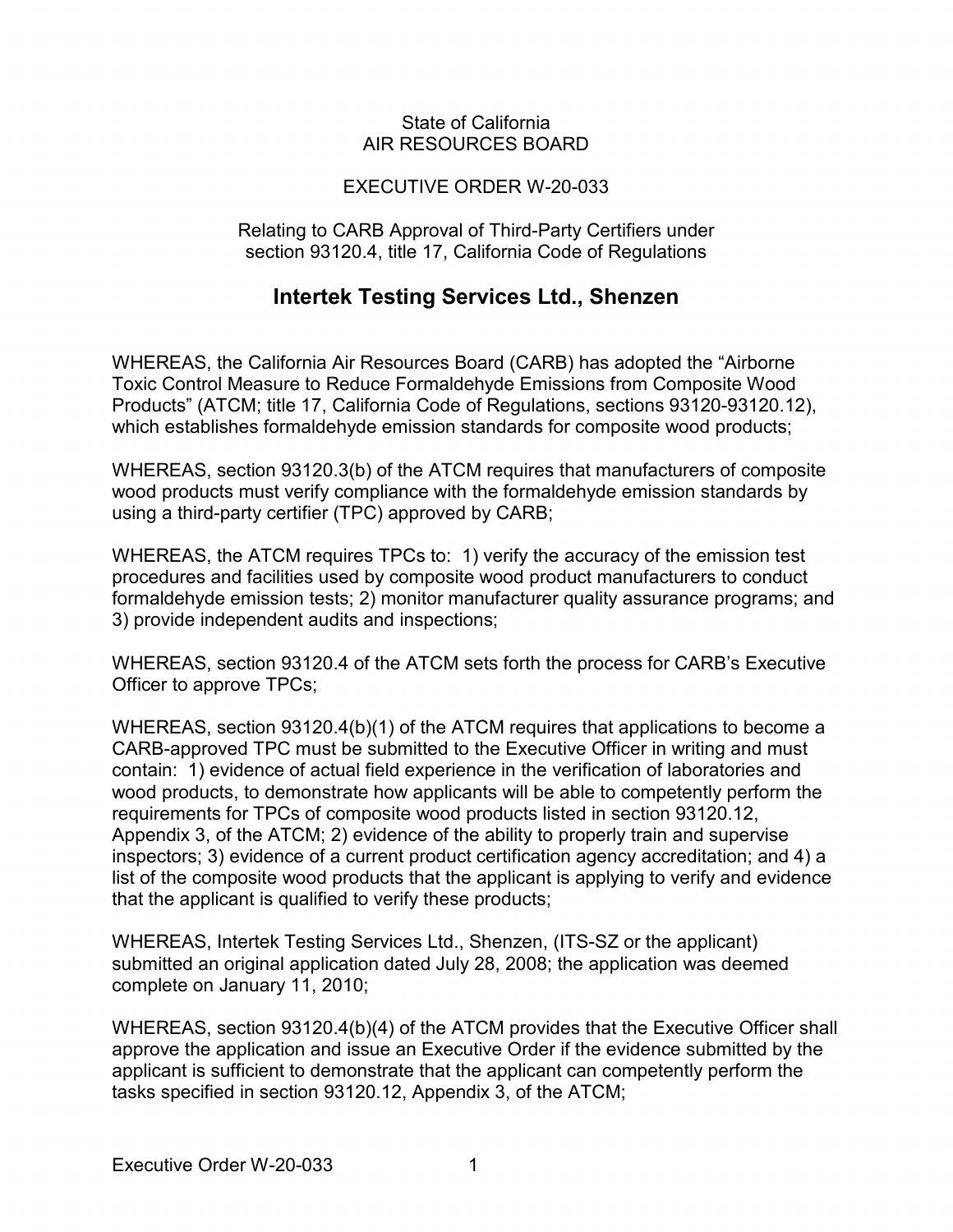WHEREAS, ITS-SZ was issued Executive Order W-10-033, signed on February 16, 2010;

 WHEREAS, section 93120.4(b)(4) of the ATCM allows CARB-approved TPCs to apply for re-approval to CARB by submitting an updated application;

WHEREAS, ITS-SZ submitted the original and the updated applications for approval to CARB as follows:

| <b>Executive Order#</b> | <b>Date Received</b> | <b>Date Signed</b> | <b>Actions</b>                                                                                                        |
|-------------------------|----------------------|--------------------|-----------------------------------------------------------------------------------------------------------------------|
| W-10-033                | 7/28/2008            | 2/16/2010          | Original                                                                                                              |
| W-12-033                | 2/2/2012             | 3/21/2012          | Renewal                                                                                                               |
| W-14-033                | 2/27/2014            | 6/5/2014           | Renewal                                                                                                               |
| W-16-033                | 2/14/2016            | 6/8/2016           | Renewal                                                                                                               |
| W-16-033A               | 11/28/2017           | 1/25/2018          | Amendment to add Intertek<br>Testing Services -<br>Guangzhou (ITS-GZ) as a<br>subcontracted laboratory for<br>testing |
| W-18-033                | 4/3/2018             | 8/8/2018           | Renewal                                                                                                               |

 February 28, 2020; the application was deemed complete on August 3, 2020; WHEREAS, ITS-SZ submitted an updated application for re-approval to CARB on

 section 93120.4(b)(1); and WHEREAS, the Executive Officer finds that the complete, updated application for re-approval demonstrated the TPC's ability to continue to comply with

 appropriate that Executive Order W-18-033 be superseded by this Executive Order W-20-033. WHEREAS, the Executive Officer approved ITS-SZ's request for re-approval, and it is

 NOW, THEREFORE, IT IS ORDERED that ITS-SZ is hereby approved as a TPC and is issued the following number designating them as a CARB-approved TPC: **TPC-033**.

 BE IT FURTHER ORDERED that ITS-SZ is a CARB-approved TPC for the following composite wood products: hardwood plywood, particleboard, and medium density fiberboard. medium density fiberboard.<br>Executive Order W-20-033 2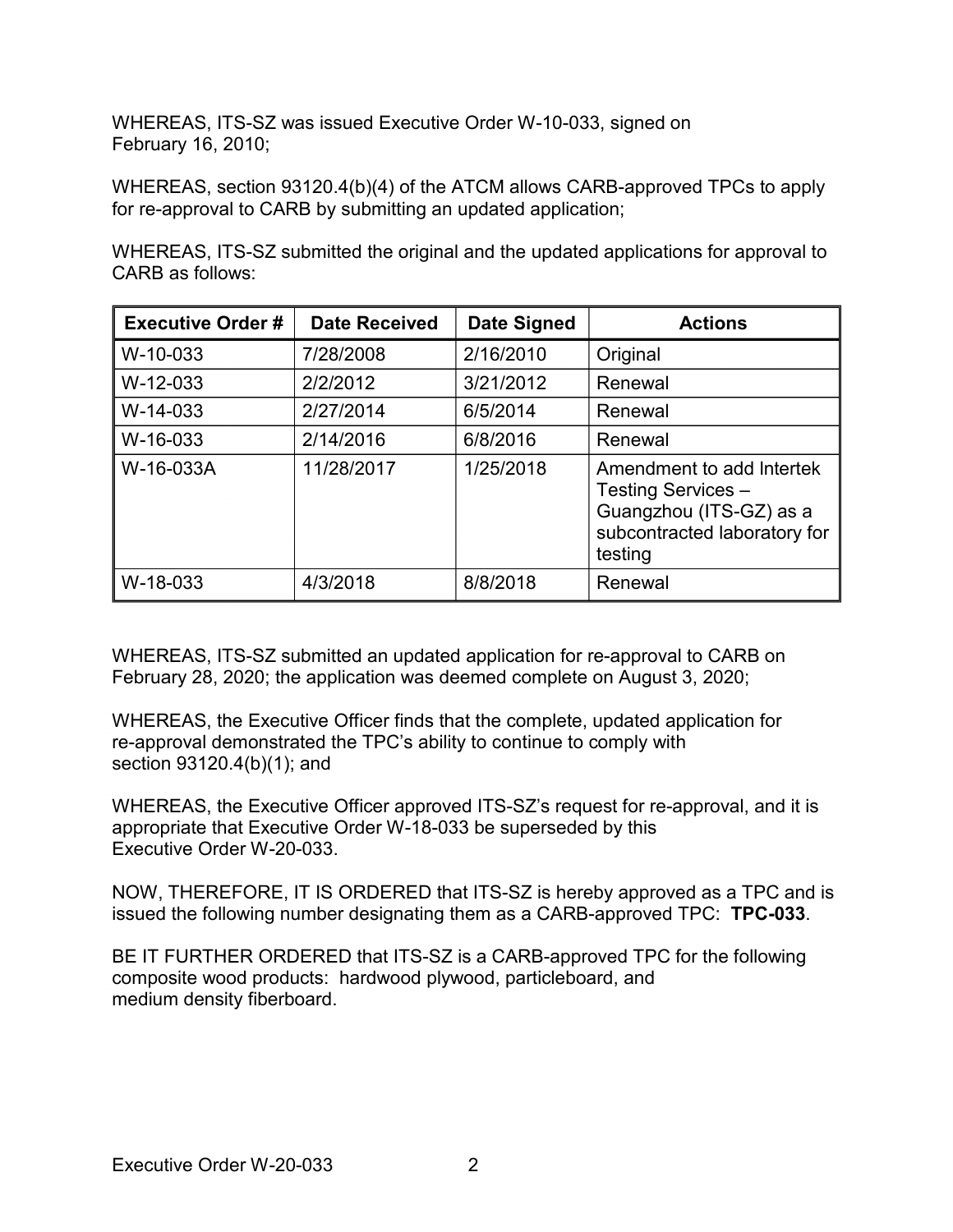BE IT FURTHER ORDERED that this approval is subject to the following conditions:

- 1. ITS-SZ must provide their CARB-approved TPC number to each manufacturer it Appendix 3, of the ATCM. has subcontracted with for services, as specified in section [93120.12,](https://93120.12)
- 2. ITS-SZ and their subcontractor listed in Attachment A must participate in an inter-laboratory study of their primary and/or secondary chamber facilities.
- 3. If ITS-SZ wishes to use a subcontractor other than those listed in Attachment A, the tasks for which it is employed. ITS-SZ shall not use the subcontractor unless the Executive Officer approves the request in writing. ITS-SZ must submit a request to the Executive Officer in writing and must provide evidence to demonstrate that the subcontractor can competently perform
- 4. ITS-SZ shall immediately notify the Executive Officer if any accreditation or expire, or revoked within the duration of this Executive Order. certification provided in support of their initial application is renewed, allowed to

 BE IT FURTHER ORDERED that this Executive Order W-20-033 supersedes Executive Order W-18-033, which was issued on August 8, 2018.

 application to the Executive Officer as provided in section 93120.4 of the ATCM. BE IT FURTHER ORDERED that this Executive Order shall have a duration of two years from the date it is executed; within 120 days prior to the expiration of this Executive Order, ITS-SZ may apply for re-approval by submitting an updated

 BE IT FURTHER ORDERED that the Executive Officer may review and, for good ATCM. The Executive Officer shall not modify or revoke this Executive Order without specified in title 17, California Code of Regulations, section 60055.1 et seq. cause, modify or revoke this Executive Order as provided in section 93120.4(d) of the affording ITS-SZ with the opportunity for a hearing in accordance with the procedures

 copy form for two years, for review by CARB upon request, as specified in section [93120.12,](https://93120.12) Appendix 3, of the ATCM. BE IT FURTHER ORDERED that ITS-SZ must maintain records in electronic or hard

 BE IT FURTHER ORDERED that on or before March 1 of each year, ITS-SZ must section [93120.12,](https://93120.12) Appendix 3, of the ATCM. provide an annual report to CARB for the previous calendar year, as specified in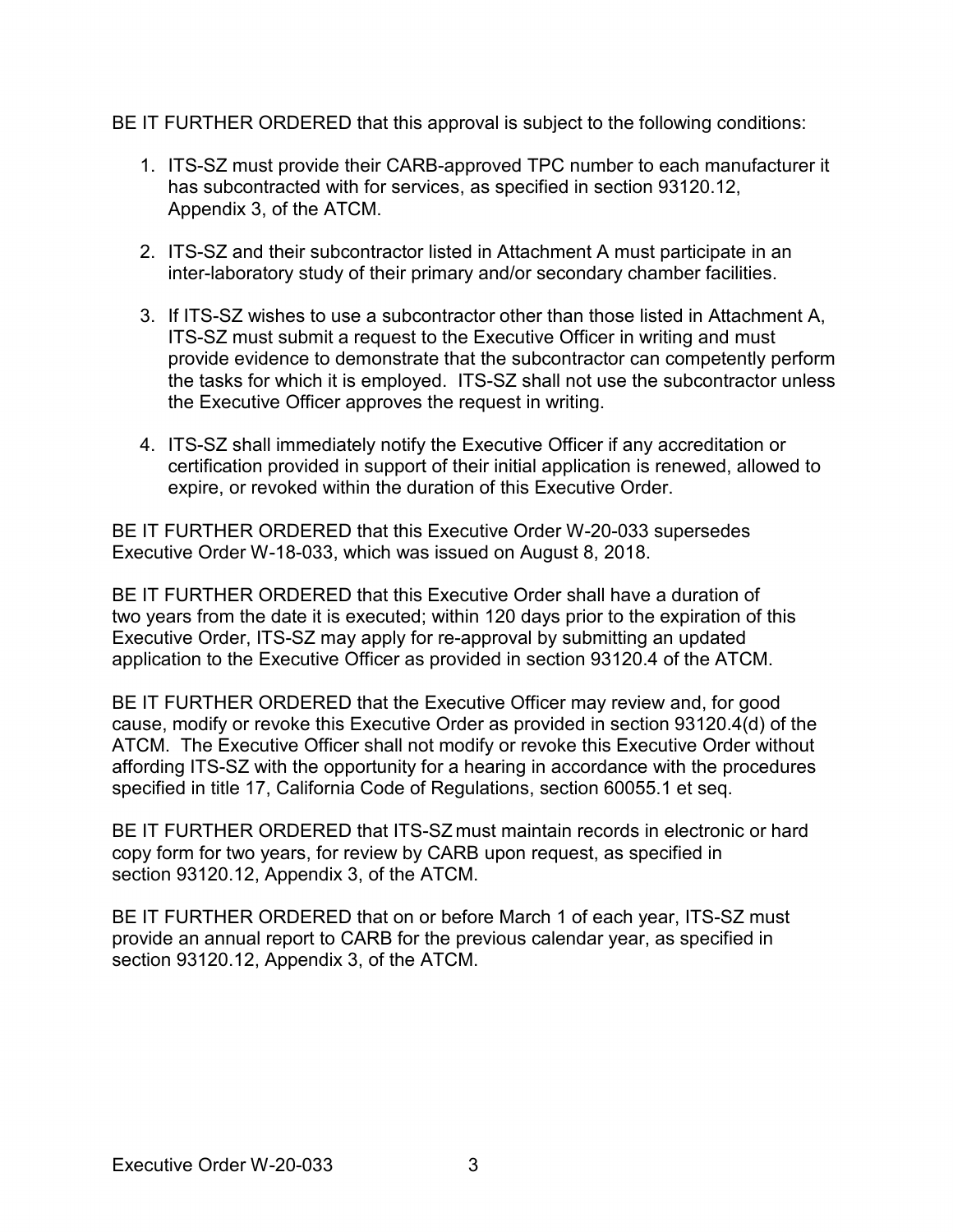BE IT FURTHER ORDERED that ITS-SZ must notify the Executive Officer in writing within 30 days of any change in their ability to carry out the responsibilities of this Executive Order.

Executed at Sacramento, California this  $6<sup>th</sup>$  day of August, 2020.

Pichard Bys \_\_\_\_\_\_\_\_\_\_\_\_\_\_\_\_

Richard Boyd, Chief Risk Reduction Branch Transportation and Toxics Division